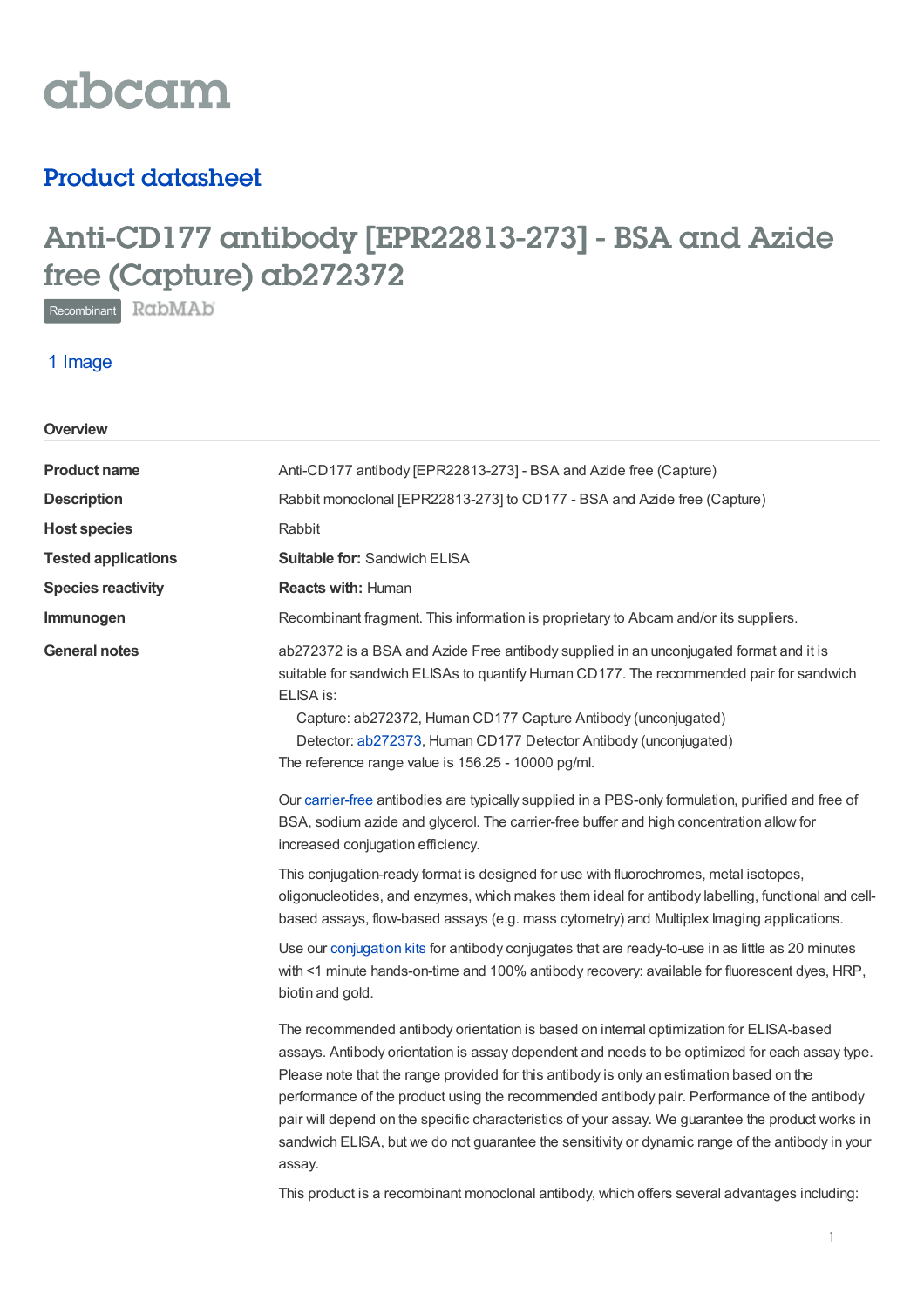- High batch-to-batch consistency and reproducibility

- Improved sensitivity and specificity
- Long-term security of supply
- Animal-free production

For more information see [here](/primary-antibodies/recombinant-antibodies).

Our RabMAb<sup>®</sup> technology is a patented hybridoma-based technology for making rabbit monoclonal antibodies. For details on our patents, please refer to  $\mathsf{RabMAb}^{\circledR}$  $\mathsf{RabMAb}^{\circledR}$  $\mathsf{RabMAb}^{\circledR}$  patents.

#### **Properties**

| Form                        | Liquid                         |
|-----------------------------|--------------------------------|
| <b>Storage instructions</b> | Shipped at 4°C. Store at +4°C. |
| <b>Storage buffer</b>       | Constituent: 100% PBS          |
| <b>Carrier free</b>         | Yes                            |
| <b>Purity</b>               | Protein A purified             |
| <b>Clonality</b>            | Monoclonal                     |
| <b>Clone number</b>         | EPR22813-273                   |
| <b>Isotype</b>              | lgG                            |

#### **Applications**

**The Abpromise guarantee** Our [Abpromise](https://www.abcam.com/abpromise) guarantee covers the use of ab272372 in the following tested applications.

The application notes include recommended starting dilutions; optimal dilutions/concentrations should be determined by the end user.

| <b>Application</b>    | <b>Abreviews</b> | <b>Notes</b>                                                                                                                                                                                                                                                                                                                                            |
|-----------------------|------------------|---------------------------------------------------------------------------------------------------------------------------------------------------------------------------------------------------------------------------------------------------------------------------------------------------------------------------------------------------------|
| <b>Sandwich ELISA</b> |                  | Use at an assay dependent concentration. Can be paired for<br>Sandwich ELISA with PE / R-Phycoerythrin Conjugation Kit -<br>Lightning-Link® (ab102918) and Biotinylation Kit / Biotin<br>Conjugation Kit (Fast and Type A) - Lightning-Link® (ab201795)<br>and Rabbit monoclonal [EPR22813-270] to CD177 - BSA and<br>Azide free (Detector) (ab272373). |

| <b>Target</b>                              |                                                                                                                                                                                                                        |
|--------------------------------------------|------------------------------------------------------------------------------------------------------------------------------------------------------------------------------------------------------------------------|
| <b>Tissue specificity</b>                  | Highly expressed in normal bone marrow and weakly expressed in fetal liver. Expressed on<br>neutrophils. Expressed in granulocytes of patients with polycythemia vera (PV) and with essential<br>thrombocythemia (ET). |
| <b>Sequence similarities</b>               | Contains 2 UPAR/Ly6 domains.                                                                                                                                                                                           |
| <b>Post-translational</b><br>modifications | N-glycosylated.<br>A soluble form may also be produced by proteolytic cleavage at the cell surface (shedding).                                                                                                         |
| <b>Cellular localization</b>               | Cell membrane.                                                                                                                                                                                                         |